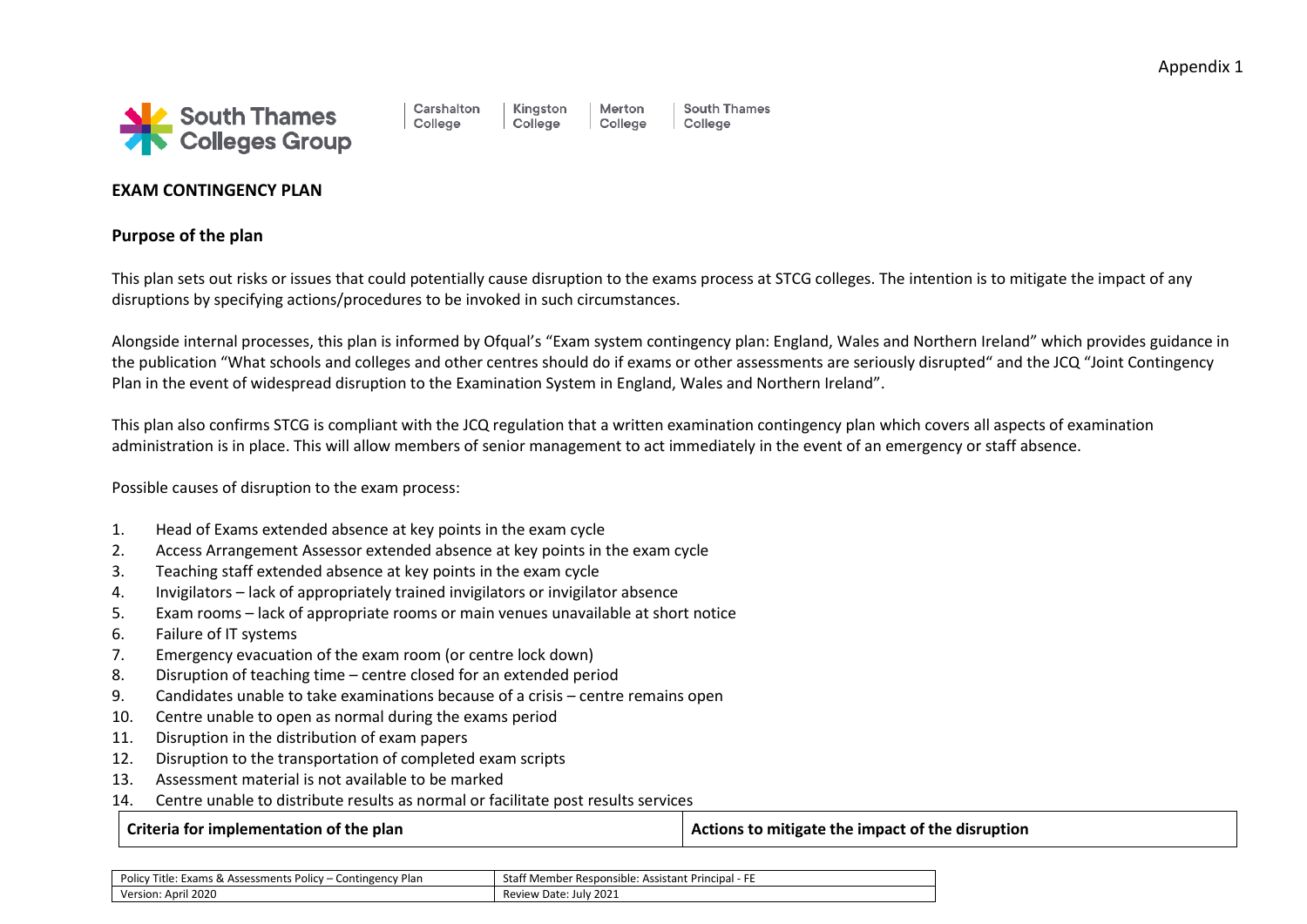| 1. Exam officer extended absence at key points in the exam cycle                                                                                                                                                                                                                                                                                                                                                                                                                                                       |                                                                                                                                                                                                                             |
|------------------------------------------------------------------------------------------------------------------------------------------------------------------------------------------------------------------------------------------------------------------------------------------------------------------------------------------------------------------------------------------------------------------------------------------------------------------------------------------------------------------------|-----------------------------------------------------------------------------------------------------------------------------------------------------------------------------------------------------------------------------|
| Key tasks required in the management and administration of the exam cycle<br>not undertaken which could include:                                                                                                                                                                                                                                                                                                                                                                                                       | Allocate resource from within the same or other Exams teams in the Group<br>to provide short-term cover if possible                                                                                                         |
| Planning<br>annual data collection exercise not undertaken to collate information<br>$\bullet$<br>on qualifications and awarding body specifications being delivered<br>annual exams plan not produced identifying essential key tasks, key<br>dates and deadlines<br>sufficient invigilators not recruited                                                                                                                                                                                                            | Consider whether there is resource in Admin areas of the Group and allocate<br>if possible<br>Appoint temporary (agency) cover short-term<br>Keep clear, accessible and up-to-date records of progress to date in each area |
| Entries<br>awarding bodies not being informed of early/estimated entries which<br>$\bullet$<br>prompts release of early information required by teaching staff<br>candidates not being entered with awarding bodies for external<br>$\bullet$<br>exams/assessment<br>awarding body entry deadlines missed or late or other penalty fees<br>being incurred                                                                                                                                                              | For the summer exam period, have all planning and supporting paperwork<br>ready at least a week in advance of exam dates                                                                                                    |
| Pre-exams                                                                                                                                                                                                                                                                                                                                                                                                                                                                                                              |                                                                                                                                                                                                                             |
| invigilators not trained or updated on changes to instructions for<br>$\bullet$<br>conducting exams<br>exam timetabling, rooming allocation and invigilation schedules not<br>prepared<br>candidates not briefed on exam timetables and awarding body<br>information for candidates<br>confidential exam/assessment materials and candidates' work not<br>stored under required secure conditions<br>internal assessment marks and samples of candidates' work not<br>submitted to awarding bodies/external moderators |                                                                                                                                                                                                                             |
| Exam time                                                                                                                                                                                                                                                                                                                                                                                                                                                                                                              |                                                                                                                                                                                                                             |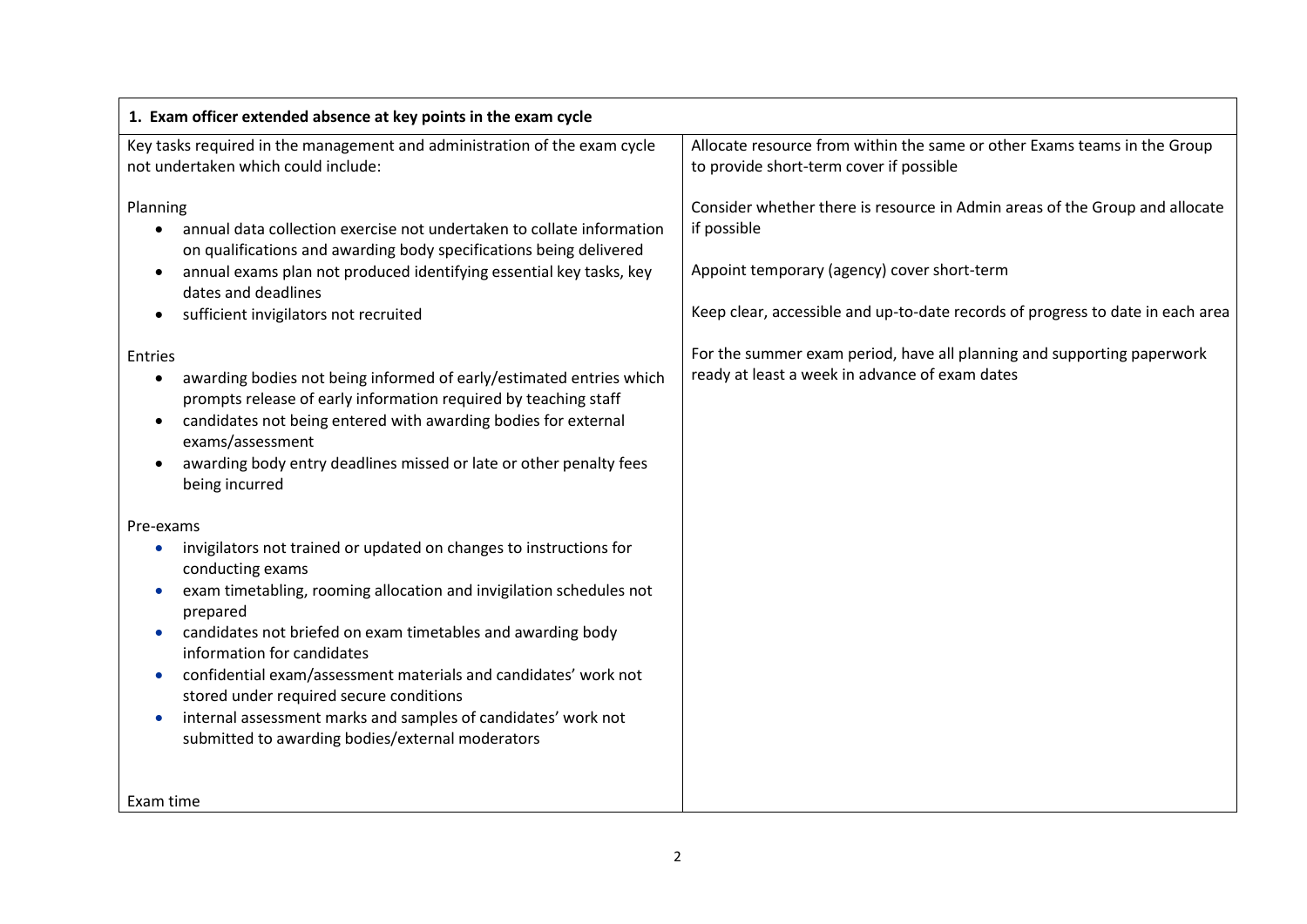| exams/assessments not taken under the conditions prescribed by                                                                                          |                                                                                |
|---------------------------------------------------------------------------------------------------------------------------------------------------------|--------------------------------------------------------------------------------|
| awarding bodies                                                                                                                                         |                                                                                |
| required reports/requests not submitted to awarding bodies during                                                                                       |                                                                                |
| exam/assessment periods, for example very late arrival, suspected                                                                                       |                                                                                |
| malpractice, special consideration                                                                                                                      |                                                                                |
| candidates' scripts not dispatched as required for marking to awarding                                                                                  |                                                                                |
| bodies                                                                                                                                                  |                                                                                |
| Results and post-results                                                                                                                                |                                                                                |
| access to examination results affecting the distribution of results to                                                                                  |                                                                                |
| candidates                                                                                                                                              |                                                                                |
| the facilitation of the post-results services                                                                                                           |                                                                                |
| 2. Access Arrangement Assessor (or Exams staff) extended absence at key points in the exam cycle (Exams staff responsible for Pre-exams points 1 and 2) |                                                                                |
| Key tasks required in the management and administration of the access                                                                                   | Allocate resource from within the same or other Learning Support teams in      |
| arrangements process not undertaken which could include:                                                                                                | the Group to provide short-term cover if possible                              |
|                                                                                                                                                         |                                                                                |
| Planning                                                                                                                                                | Consider whether there is resource in Admin areas of the Group and allocate    |
| candidates not tested/assessed to identify potential access                                                                                             | if possible                                                                    |
| arrangement requirements                                                                                                                                |                                                                                |
| centre fails to recognise its duties towards disabled candidates as<br>$\bullet$                                                                        | Appoint temporary (agency) cover short-term                                    |
| defined under the terms of the Equality Act 2010                                                                                                        |                                                                                |
| evidence of need and evidence to support normal way of working not                                                                                      | Keep clear, accessible and up-to-date records of progress to date in each area |
| collated                                                                                                                                                |                                                                                |
| Pre-exams                                                                                                                                               |                                                                                |
| approval for access arrangements not applied for to the awarding                                                                                        |                                                                                |
| body                                                                                                                                                    |                                                                                |
| centre-delegated arrangements not put in place                                                                                                          |                                                                                |
| modified paper requirements not identified in a timely manner to<br>$\bullet$                                                                           |                                                                                |
| enable ordering to meet external deadline                                                                                                               |                                                                                |
| staff (facilitators) providing support to access arrangement candidates<br>not allocated and trained                                                    |                                                                                |
| Exam time                                                                                                                                               |                                                                                |
| support for access arrangements not arranged<br>$\bullet$                                                                                               |                                                                                |
| 3. Teaching staff extended absence at key points in the exam cycle                                                                                      |                                                                                |
|                                                                                                                                                         |                                                                                |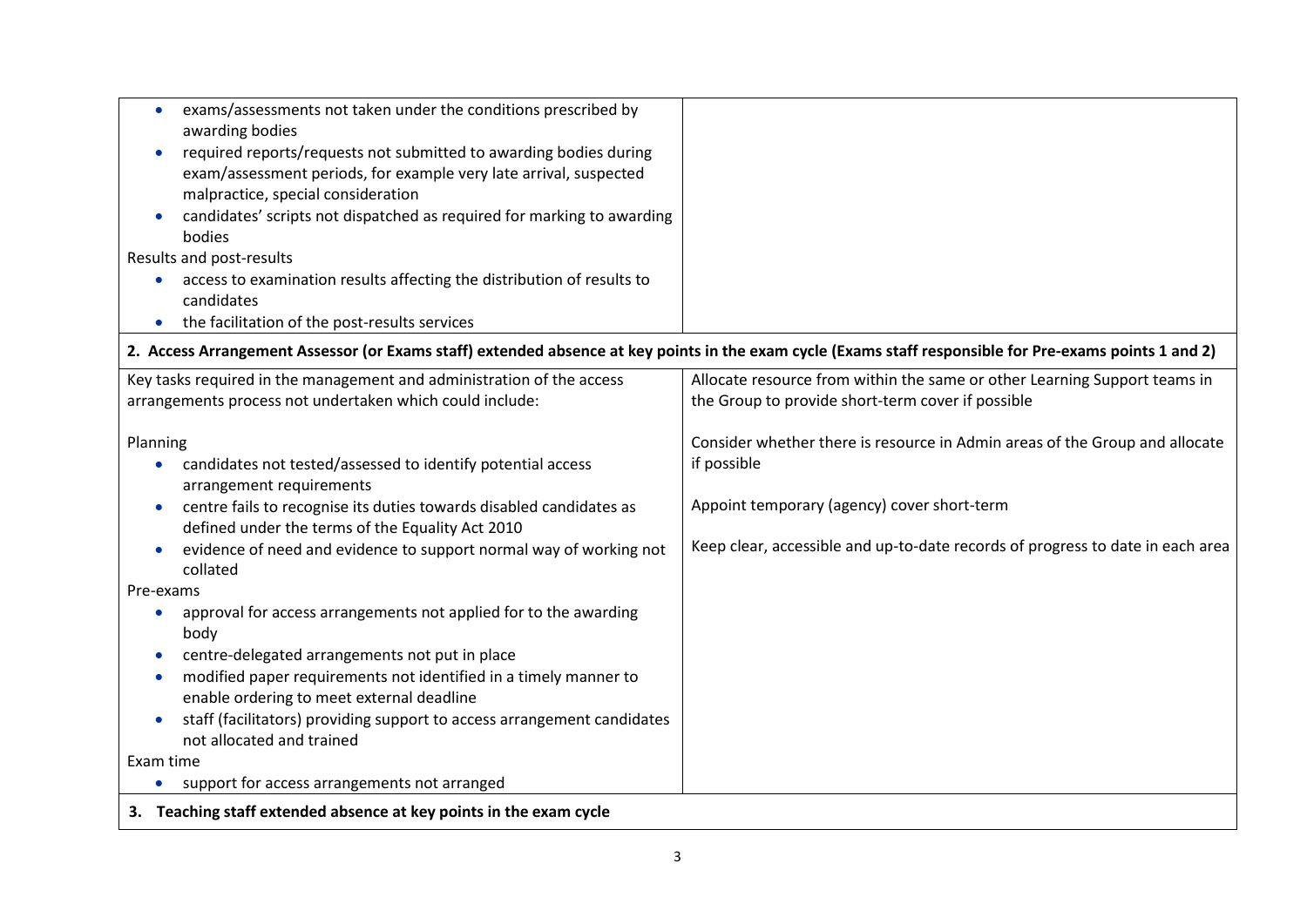| Key tasks not undertaken which could include:                                                                                                                                                                                                                                                                                                                                                                                                                                                                                                                                                                                                                                                                                                                                                                                                                           | Exams set and publish internal deadlines for all tasks which allow time for<br>information to be researched and provided by others in the event of staff                                                                                                                                                                                                                                                                                                           |
|-------------------------------------------------------------------------------------------------------------------------------------------------------------------------------------------------------------------------------------------------------------------------------------------------------------------------------------------------------------------------------------------------------------------------------------------------------------------------------------------------------------------------------------------------------------------------------------------------------------------------------------------------------------------------------------------------------------------------------------------------------------------------------------------------------------------------------------------------------------------------|--------------------------------------------------------------------------------------------------------------------------------------------------------------------------------------------------------------------------------------------------------------------------------------------------------------------------------------------------------------------------------------------------------------------------------------------------------------------|
| Early/estimated entry information not provided to the exams officer<br>$\bullet$<br>on time; resulting in pre-release information not being received<br>Final entry information not provided to the exams officer on time;<br>$\bullet$<br>resulting in candidates not being entered for exams/assessments or<br>being entered late/late or other penalty fees being charged by<br>awarding bodies<br>Non-examination assessment tasks not set/issued/taken by candidates<br>as scheduled<br>Candidates not being informed of centre assessed marks before marks<br>$\bullet$<br>are submitted to the awarding body and therefore not being able to<br>consider appealing internal assessment decisions and requesting a<br>review of the centre's marking<br>Internal assessment marks and candidates' work not provided to meet<br>awarding body submission deadlines | absence<br>Heads of Section are aware of schedules and manage staff to complete key<br>tasks, identifying and rectifying omissions in good time<br>Staff are cross-trained to stand in for each other if necessary                                                                                                                                                                                                                                                 |
| 4. Invigilators - lack of appropriately trained invigilators or invigilator absence                                                                                                                                                                                                                                                                                                                                                                                                                                                                                                                                                                                                                                                                                                                                                                                     |                                                                                                                                                                                                                                                                                                                                                                                                                                                                    |
| Failure to recruit and train sufficient invigilators to conduct exams<br>$\bullet$<br>Invigilator shortage on peak exam days<br>Invigilator absence on the day of an exam                                                                                                                                                                                                                                                                                                                                                                                                                                                                                                                                                                                                                                                                                               | Exams carry out update training on new regulations in the autumn term for<br>existing team of invigilators<br>Exams train Learning Support and teaching staff annually to maintain a large<br>bank of trained invigilators who can be called upon in emergencies<br>Exams recruit to supplement bank of invigilators in the spring term and carry<br>out training<br>Timely detailed planning enables invigilator numbers to be correctly<br>calculated and booked |
| 5. Exam rooms - lack of appropriate rooms or main venues unavailable at short notice                                                                                                                                                                                                                                                                                                                                                                                                                                                                                                                                                                                                                                                                                                                                                                                    |                                                                                                                                                                                                                                                                                                                                                                                                                                                                    |
| Exams officer unable to identify sufficient/appropriate rooms during<br>$\bullet$<br>exams timetable planning<br>Insufficient rooms available on peak exam days<br>$\bullet$<br>Main exam venues unavailable due to an unexpected incident at exam<br>time                                                                                                                                                                                                                                                                                                                                                                                                                                                                                                                                                                                                              | Planning starts late Feb after entries are made and room requirements are<br>identified.                                                                                                                                                                                                                                                                                                                                                                           |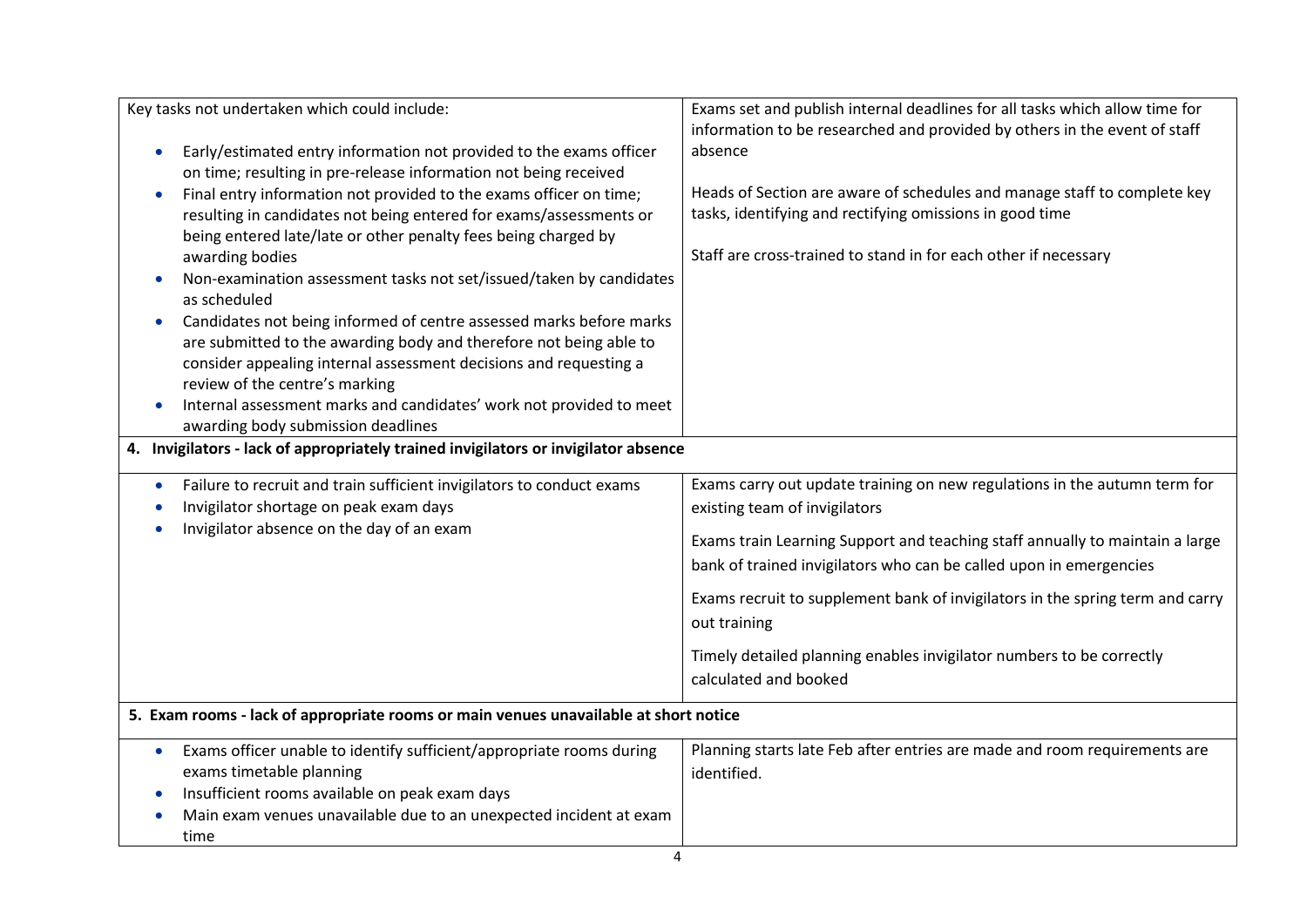|                                                                                                                                                         | Exams liaise with Heads of Section to agree release of suitable rooms<br>according to requirements well in advance of exam days; Exams check rooms<br>for suitability<br>Potential alternative venues identified in advance in case of need (i) other<br>college sites within Group, e.g. Wandsworth/Tooting, Kingston main<br>building/CIC (ii) other local sites (iii) public venues awarding bodies may be                                                                                                                                                                |
|---------------------------------------------------------------------------------------------------------------------------------------------------------|------------------------------------------------------------------------------------------------------------------------------------------------------------------------------------------------------------------------------------------------------------------------------------------------------------------------------------------------------------------------------------------------------------------------------------------------------------------------------------------------------------------------------------------------------------------------------|
|                                                                                                                                                         | aware of (iv) exam and contact details kept off site for reference if necessary                                                                                                                                                                                                                                                                                                                                                                                                                                                                                              |
| 6. Failure of IT systems                                                                                                                                |                                                                                                                                                                                                                                                                                                                                                                                                                                                                                                                                                                              |
| MIS system failure at final entry deadline<br>MIS system failure during exams preparation<br>Online exams<br>MIS system failure at results release time | Entries made in advance of deadlines in case of last minute problems<br>Consult awarding bodies on alternative methods for making exam entries<br>and update them if there are ongoing issues<br>Back-ups kept of all exam planning documents so they can be used on PCs<br>outside the centre<br>Online exams re-scheduled as soon as possible after the failure, awarding<br>bodies informed<br>Other locations identified from where results can be accessed on awarding<br>body websites, printed and distributed to students, e.g. Wandsworth/<br>Tooting or vice versa |

| Emergency evacuation of the exam room (or centre lock down)<br>7.                                                                                      |                                                                                                                                          |
|--------------------------------------------------------------------------------------------------------------------------------------------------------|------------------------------------------------------------------------------------------------------------------------------------------|
| Whole centre evacuation (or lock down) during exam time due to serious<br>incident resulting in exam candidates being unable to start, proceed with or | Inform awarding bodies as soon as possible and seek their advice<br>Follow advice and if necessary invoke national Exams Contingency Day |
| complete their exams                                                                                                                                   | Apply for special consideration<br>Identify other locations where exams could be relocated                                               |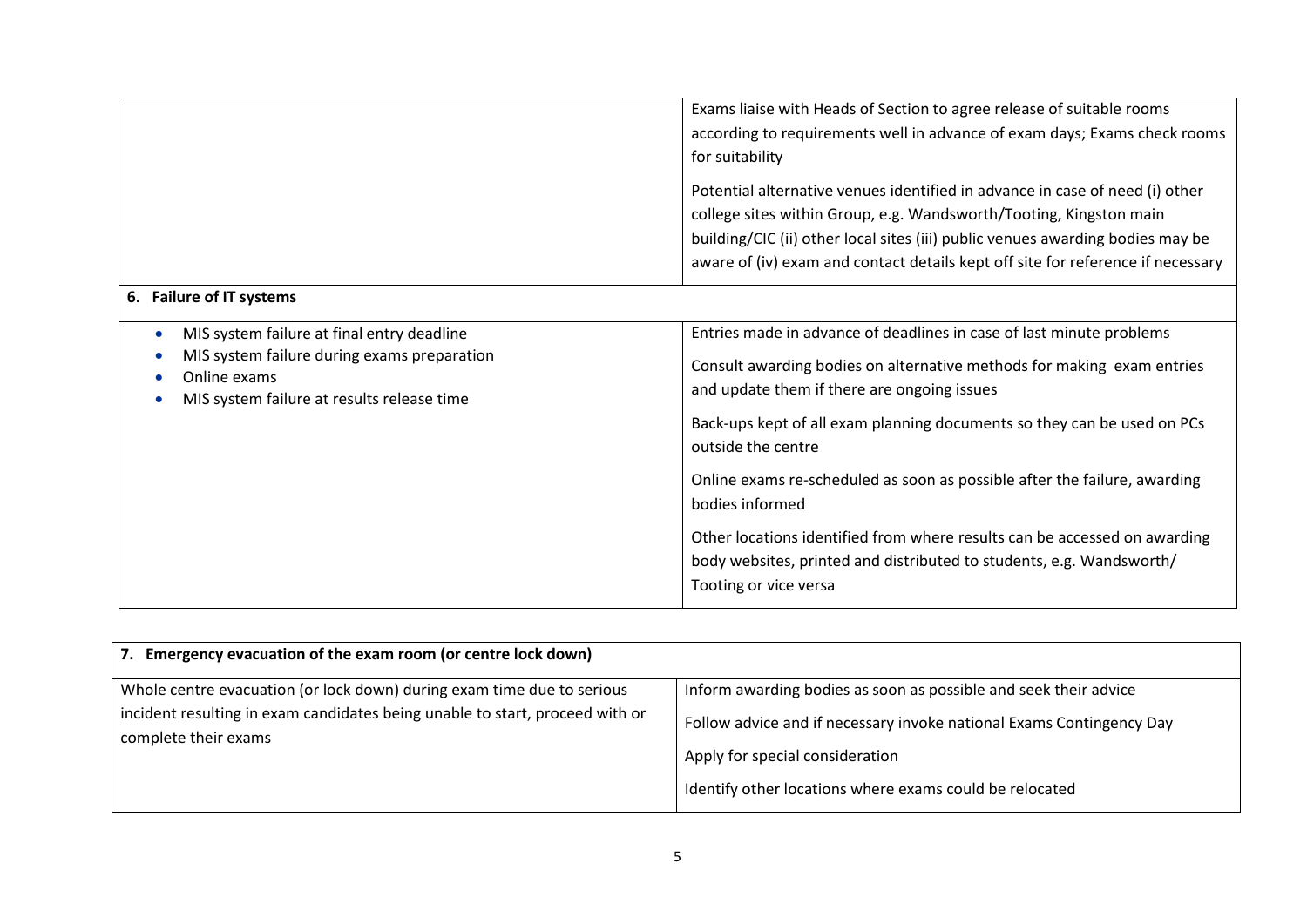| 8. Disruption of teaching time - centre closed for an extended period                                                                                                                    |                                                                                                                                                                   |
|------------------------------------------------------------------------------------------------------------------------------------------------------------------------------------------|-------------------------------------------------------------------------------------------------------------------------------------------------------------------|
| Centre closed or candidates are unable to attend for an extended period<br>during normal teaching or study supported time, interrupting the provision of<br>normal teaching and learning | Provide alternative online learning methods or additional teaching time to<br>compensate                                                                          |
|                                                                                                                                                                                          | For modular courses, advise candidates to sit examinations in an alternative<br>series                                                                            |
|                                                                                                                                                                                          | Seek advice from awarding bodies as to whether deadlines can be extended or<br>special consideration can be applied                                               |
| 9. Candidates unable to take examinations because of a crisis - centre remains open                                                                                                      |                                                                                                                                                                   |
| Candidates are unable to attend the examination centre to take examinations<br>as normal                                                                                                 | Liaise with awarding body and apply to move exams to an alternative site such<br>as hospital, prison, if appropriate                                              |
|                                                                                                                                                                                          | Apply for special consideration if eligible                                                                                                                       |
|                                                                                                                                                                                          | Postpone exams to a later series                                                                                                                                  |
| emergency)                                                                                                                                                                               | 10. Centre unable to open as normal during the exams period (including in the event of the centre being unavailable for examinations owing to an unforeseen       |
| Centre unable to open as normal for scheduled examinations                                                                                                                               | Potential alternative venues identified in advance in case of need (i) other                                                                                      |
|                                                                                                                                                                                          | college sites within Group, e.g. Wandsworth/Tooting, Kingston main                                                                                                |
|                                                                                                                                                                                          | building/CIC (ii) other local sites (iii) public venues awarding bodies may be<br>aware of (iv) exam and contact details kept off site for reference if necessary |
| 11. Disruption in the distribution of examination papers                                                                                                                                 |                                                                                                                                                                   |
| Disruption to the distribution of examination papers to the centre in advance<br>of examinations                                                                                         | Awarding organisations to provide centres with electronic access to<br>examination papers via a secure external network                                           |
|                                                                                                                                                                                          | STCG college(s) ensure that copies are received, made and stored under<br>secure conditions                                                                       |
|                                                                                                                                                                                          | Awarding organisations provide guidance on the conduct of examinations in<br>such circumstances                                                                   |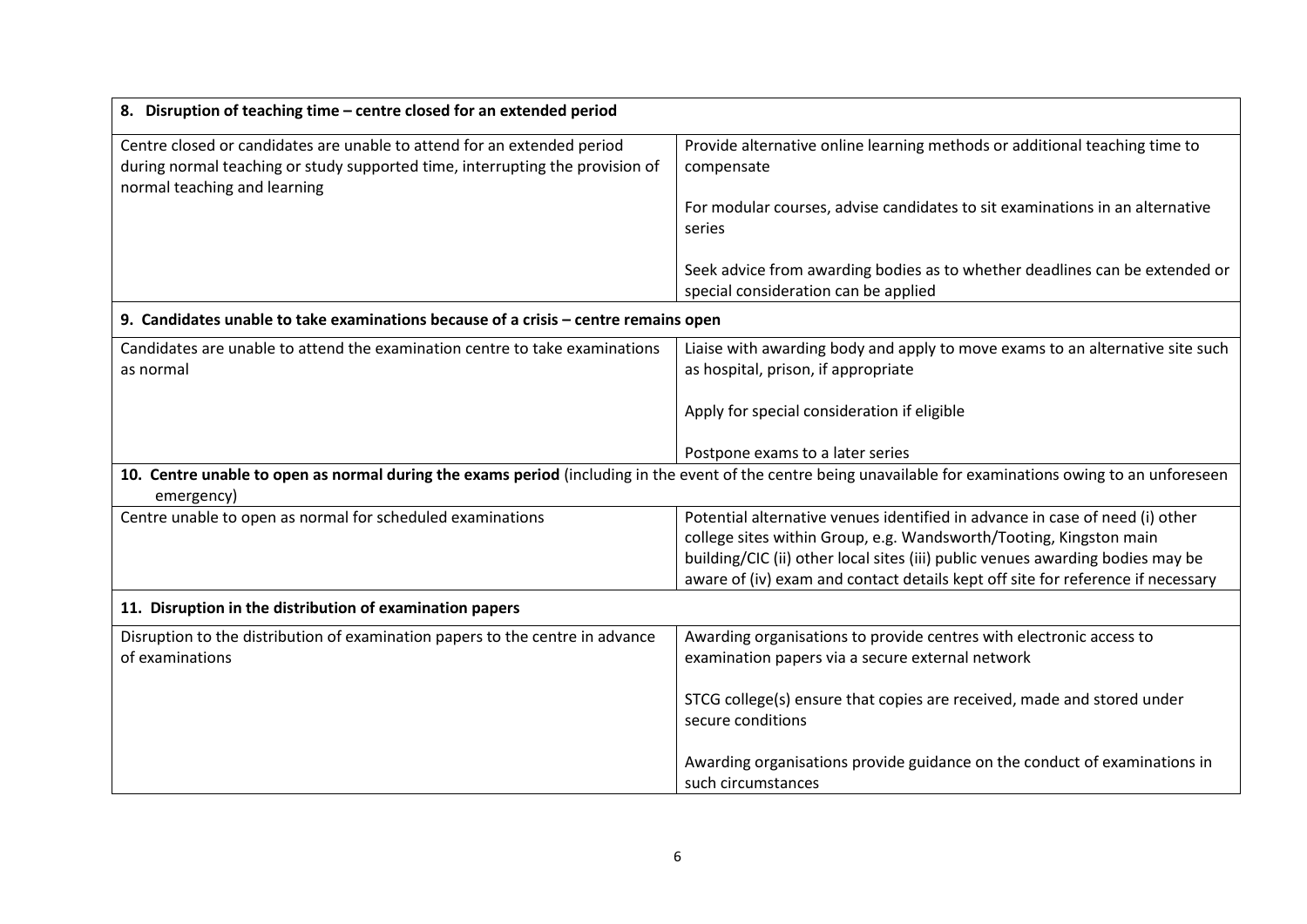|                                                                                                                      | As a last resort, and in close collaboration with the centre and regulators,<br>awarding organisations would consider scheduling the exam on an alternative<br>date                                                                                                                                      |
|----------------------------------------------------------------------------------------------------------------------|----------------------------------------------------------------------------------------------------------------------------------------------------------------------------------------------------------------------------------------------------------------------------------------------------------|
| 12. Disruption to the transportation of completed examination scripts                                                |                                                                                                                                                                                                                                                                                                          |
| Delay in normal collection arrangements for completed examination scripts                                            | Where examinations are part of the national 'yellow label' service or where<br>awarding organisations arrange collections, centres should seek advice from<br>awarding organisations and should not make their own arrangements for<br>transportation unless told to do so by the awarding organisation. |
|                                                                                                                      | For any examinations where centres make their own arrangements for<br>transportation, centres should investigate alternative dispatch options that<br>comply with the requirements detailed in the JCQ Instructions for Conducting<br>Examinations.                                                      |
|                                                                                                                      | Centres to ensure secure storage of completed examination papers until<br>collection.                                                                                                                                                                                                                    |
| 13. Assessment evidence is not available to be marked                                                                |                                                                                                                                                                                                                                                                                                          |
| Large scale damage to or destruction of completed examination<br>scripts/assessment evidence before it can be marked | Awarding bodies to generate candidate marks for affected assessments based<br>on other appropriate evidence of candidate achievement as defined by the<br>awarding body                                                                                                                                  |
|                                                                                                                      | Where marks cannot be generated by awarding organisations candidates may<br>need to retake affected assessment in a subsequent assessment series                                                                                                                                                         |
|                                                                                                                      | 14. Centre unable to distribute results as normal or facilitate post results services (including in the event of the centre being unavailable on results day owing                                                                                                                                       |
| to an unforeseen emergency)                                                                                          |                                                                                                                                                                                                                                                                                                          |
| Centre is unable to access or manage the distribution of results to candidates,                                      | Distribution of results:                                                                                                                                                                                                                                                                                 |
| or to facilitate post-results services                                                                               | EO make arrangements to access its results at an alternative site, in<br>agreement with the relevant awarding organisation                                                                                                                                                                               |
|                                                                                                                      | EO make arrangements to coordinate access to post results services<br>from an alternative site                                                                                                                                                                                                           |
|                                                                                                                      | EO to share facilities with other colleges if this is possible, in<br>agreement with the relevant awarding organisation.                                                                                                                                                                                 |
|                                                                                                                      | Facilitation of post results services:                                                                                                                                                                                                                                                                   |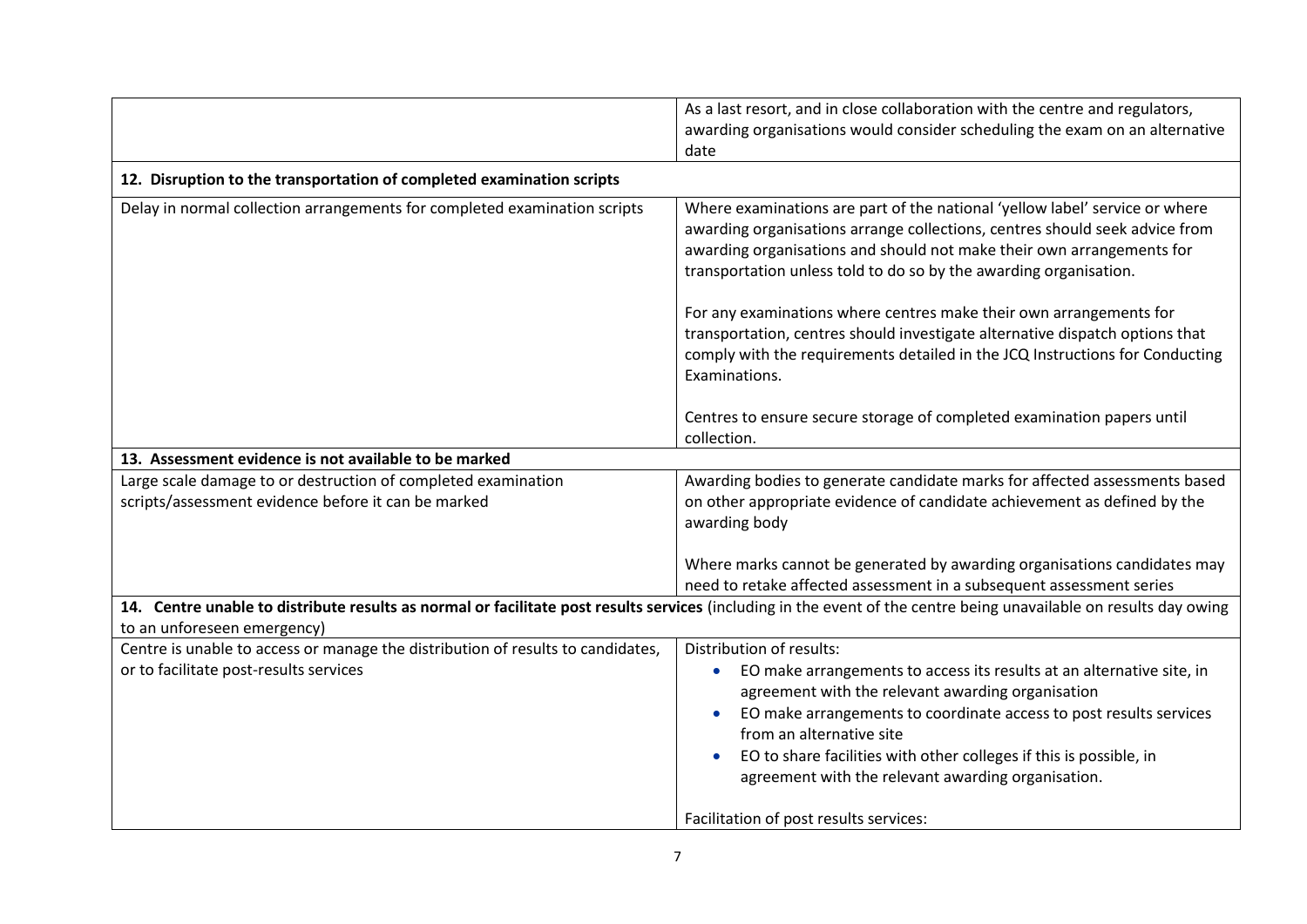| EO to make arrangements to make post results requests at an<br>alternative location                      |
|----------------------------------------------------------------------------------------------------------|
| EO to contact the relevant awarding organisation if electronic post<br>results requests are not possible |

#### **Further guidance to inform procedures and implement contingency planning**

#### **Ofqual**

What schools and colleges and other centres should do if exams or other assessments are seriously disrupted

## **1. Contingency planning**

You should prepare for possible disruption to exams and other assessments as part of your emergency planning and make sure your staff are aware of these plans.

When drafting contingency plans, you should consider the following guidance...

#### **2. Disruption to assessments or exams**

In the absence of any instruction from the relevant awarding organisation, you should make sure that any exam or timetabled assessment takes place if it is possible to hold it. This may mean relocating to alternative premises.

You should discuss alternative arrangements with your awarding organisation if:

- the exam or assessment cannot take place
- a student misses an exam or loses their assessment due to an emergency, or other event, outside of the student's control

## **3. Steps you should take**

## **3.1 Exam planning**

Review contingency plans well in advance of each exam or assessment series. Consider how, if the contingency plan is invoked, you will comply with the awarding organisation's requirements.

## **3.2 In the event of disruption**

- 1. Contact the relevant awarding organisation and follow its instructions.
- 2. Take advice, or follow instructions, from relevant local or national agencies in deciding whether your centre is able to open.
- 3. Identify whether the exam or timetabled assessment can be sat at an alternative venue, in agreement with the relevant awarding organisation, ensuring the secure transportation of questions papers or assessment materials to the alternative venue.
- 4. Where accommodation is limited, prioritise students whose progression will be severely delayed if they do not take their exam or timetabled assessment when planned.
- 5. In the event of an evacuation during an examination please refer to JCQ's **'Centre [emergency](https://www.jcq.org.uk/exams-office/ice---instructions-for-conducting-examinations/centre-emergency-evacuation-procedure) evacuation procedure'**.
- 6. Communicate with parents, carers and students any changes to the exam or assessment timetable or to the venue.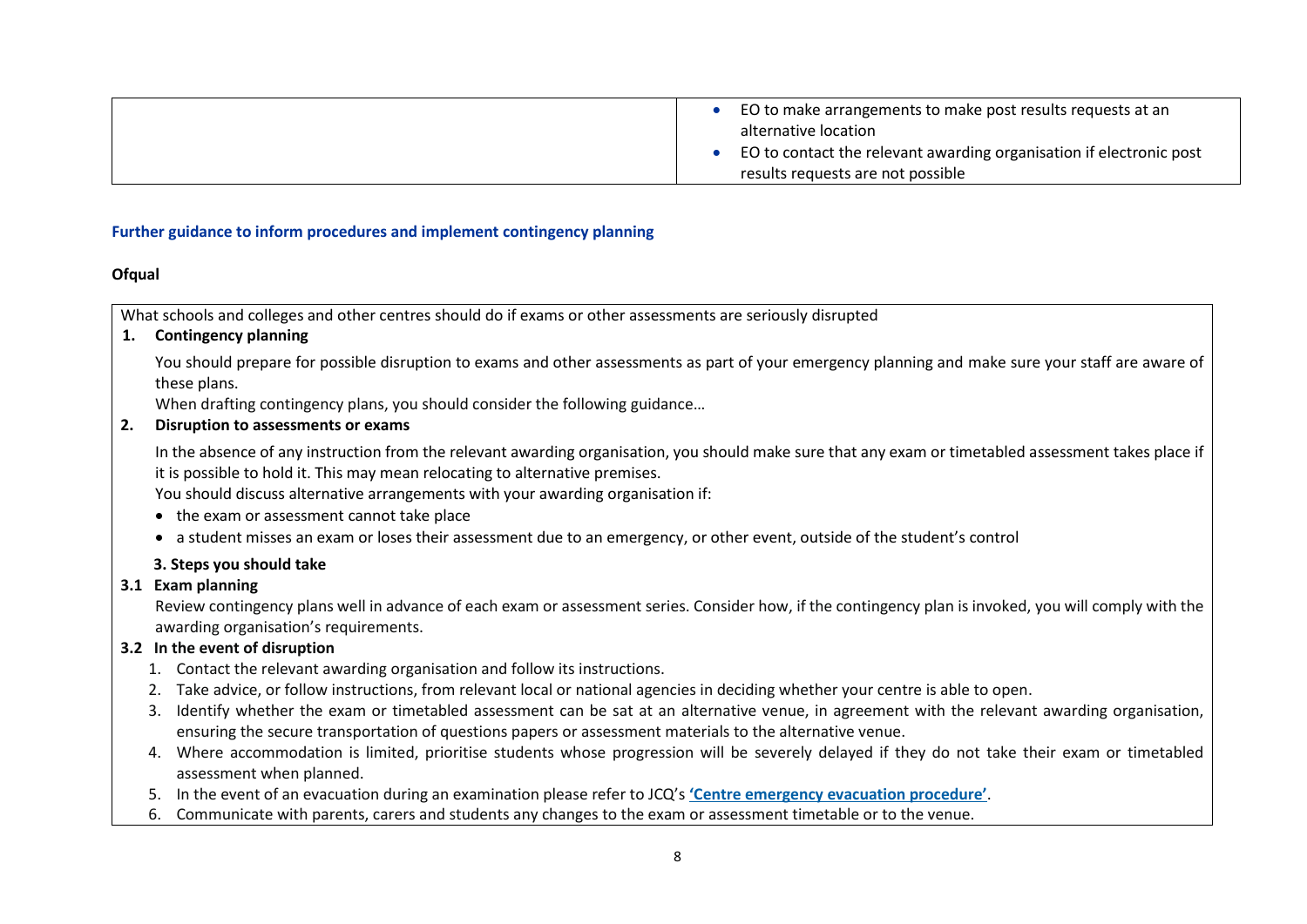7. Communicate with any external assessors or relevant third parties regarding any changes to the exam or assessment timetable.

#### **3.3 After the exam**

- 1. Consider whether any students' ability to take the assessment or demonstrate their level of attainment has been materially affected and, if so, apply for special consideration.
- 2. Advise students, where appropriate, of the opportunities to take their exam or assessment at a later date.
- 3. Ensure that scripts are stored under secure conditions.
- 4. Return scripts to awarding organisations in line with their instructions. Never make alternative arrangements for the transportation of completed exam scripts, unless told to do so by the awarding organisation.

# **4. Steps the awarding organisation should take**

# **4.1 Exam planning**

Establish and maintain, and at all times comply with, an up-to-date, written contingency plan.

Ensure that the arrangements in place with centres and other third parties enable them to deliver and award qualifications in accordance with their conditions of recognition.

# **4.2 In the event of disruption**

- 1. Take all reasonable steps to mitigate any adverse effect, in relation to their qualifications, arising from any disruption.
- 2. Provide effective guidance to any of their centres delivering qualifications.
- 3. Ensure that where an assessment must be completed under specified conditions, students complete the assessment under those conditions (other than where any reasonable adjustments or special considerations require alternative conditions).
- 4. Promptly notify the relevant regulators about any event which could have an adverse effect on students, standards or public confidence.
- 5. Coordinate its communications with the relevant regulators where the disruption has an impact on multiple centres or a wide range of learners.

## **4.3 After the exam**

Consider any requests for special consideration for affected students. For example, those who may have lost their internally assessed work or whose performance in assessments or exams could have been affected by the disruption.

# **5. If any students miss an exam or are disadvantaged by the disruption**

If some of the students have been adversely affected by the disruption, you should ask the awarding organisation about applying for special consideration.

Decisions about special consideration, when it is or is not appropriate, is for each awarding organisation to make. Their decisions might be different for different qualifications and for different subjects.

See also:

- JCQ's guidance on special [considerations](https://www.jcq.org.uk/exams-office/access-arrangements-and-special-consideration/regulations-and-guidance)
- FAB's guidance on special [considerations](https://awarding.org.uk/policy-and-research/fab-guide-the-application-of-reasonable-adjustments-and-special-consideration-in-vocational-qualifications/)

# **6. Wider communications**

The regulators, [Ofqual](https://www.gov.uk/ofqual) in England, [Qualifications](http://qualificationswales.org/) Wales in Wales and [CCEA](http://ccea.org.uk/) in Northern Ireland, will share timely and accurate information, as required, with awarding organisations, government departments and other stakeholders.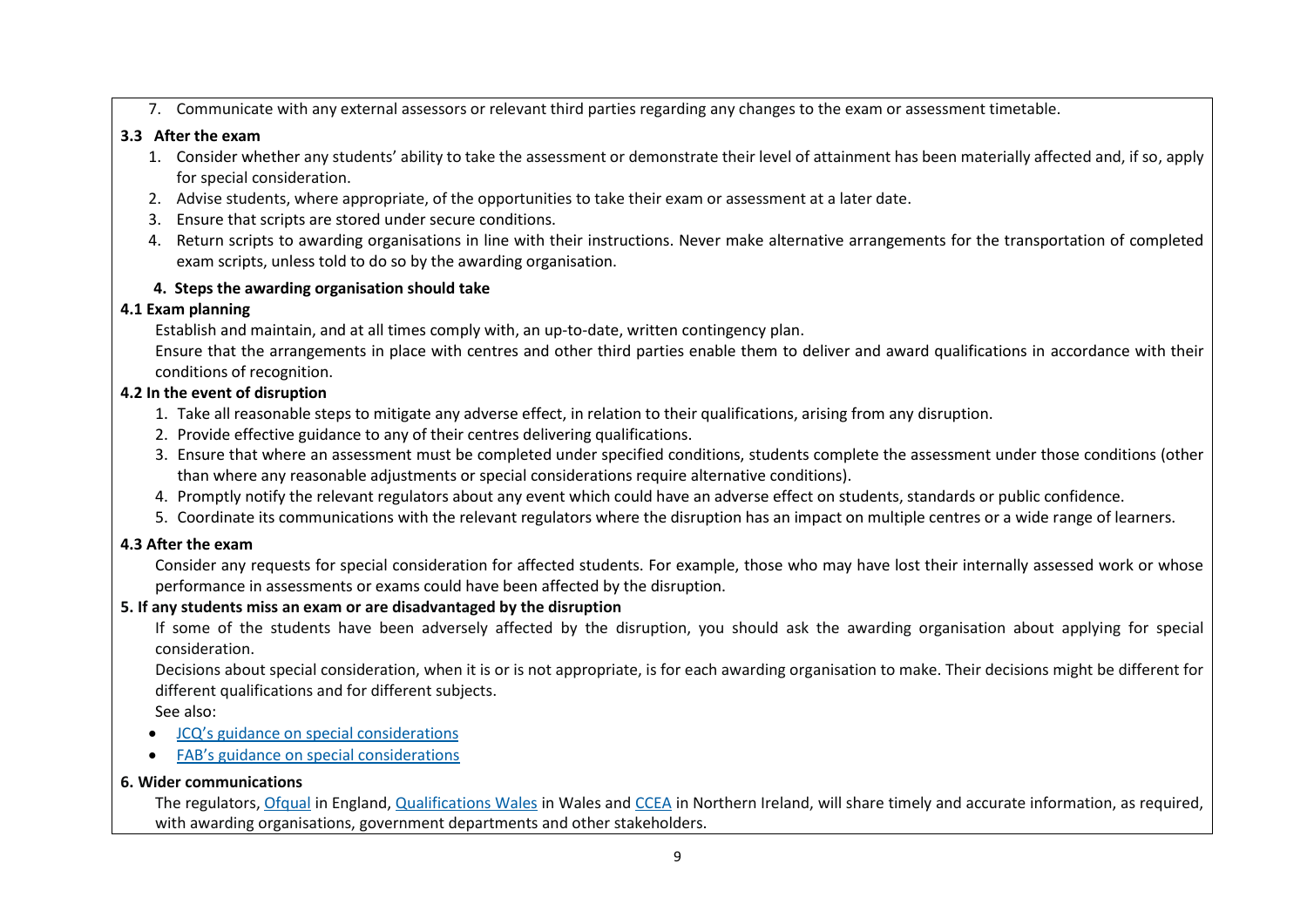The [Department](https://www.gov.uk/government/organisations/department-for-education) for Education in England, the [Department](https://www.education-ni.gov.uk/) of Education in Northern Ireland and the Welsh [Government](http://gov.wales/topics/educationandskills/?lang=en) will inform the relevant government ministers as soon as it becomes apparent that there will be significant local or national disruption; and ensure that they are kept updated until the matter is resolved.

Awarding organisations will alert th[e Universities](https://www.ucas.com/) and Colleges Admissions Service (UCAS) and the Central [Applications](http://www.cao.ie/) Office (CAO) about any impact of the disruption on their deadlines and liaise regarding student progression to further and higher education.

Awarding organisations will alert relevant professional bodies or employer groups if the impact of disruption particularly affects them.

#### **7. Widespread national disruption**

In the event of widespread sustained national disruption, the government departments will communicate with regulators, awarding organisations and centres prior to a public announcement. Regulators will provide advice to government departments on implications for exam timetables.

[Ofqual guidance extract taken directly from the *Exam system contingency plan: England, Wales and Northern Ireland - What schools and colleges and other centres should do if exams or other assessments are seriously disrupted*, (updated 23 January 2018) [https://www.gov.uk/government/publications/exam-system](https://www.gov.uk/government/publications/exam-system-contingency-plan-england-wales-and-northern-ireland/what-schools-and-colleges-should-do-if-exams-or-other-assessments-are-seriously-disrupted)[contingency-plan-england-wales-and-northern-ireland/what-schools-and-colleges-should-do-if-exams-or-other-assessments-are-seriously-disrupted\]](https://www.gov.uk/government/publications/exam-system-contingency-plan-england-wales-and-northern-ireland/what-schools-and-colleges-should-do-if-exams-or-other-assessments-are-seriously-disrupted)

# **JCQ**

15.1 The qualification regulators, JCQ and government departments responsible for education have prepared and agreed information for schools and colleges in the event of examinations being seriously disrupted. This jointly agreed information will ensure consistency of response in the event of major disruption to the examinations system affecting significant numbers of candidates.

Further information may be found at: [https://www.gov.uk/government/publications/exam-system-contingency-plan-england-wales-and-northern](https://www.gov.uk/government/publications/exam-system-contingency-plan-england-wales-and-northern-ireland/what-schools-and-colleges-should-do-if-exams-or-other-assessments-are-seriously-disrupted)[ireland/what-schools-and-colleges-should-do-if-exams-or-other-assessments-are-seriously-disrupted](https://www.gov.uk/government/publications/exam-system-contingency-plan-england-wales-and-northern-ireland/what-schools-and-colleges-should-do-if-exams-or-other-assessments-are-seriously-disrupted)

15.2 In addition, awarding bodies have their own well-established contingency plans in place to respond to disruptions. It is important that exams officers who are facing disruption liaise directly with the relevant awarding body/bodies.

15.3 Centres should prepare plans for any disruption to examinations as part of their general emergency planning. It is important to ensure that relevant centre staff are familiar with the plan. Consideration should be given as to how these arrangements will be communicated to candidates, parents and staff should disruption to examinations occur.

15.4 In the event that the head of centre decides the centre cannot be opened for scheduled examinations, the relevant awarding body must be informed as soon as possible. Awarding bodies will be able to offer advice regarding the alternative arrangements for conducting examinations that may be available and the options for candidates who have not been able to take scheduled examinations.

15.5 The awarding bodies have designated Wednesday 24 June 2020 as a 'contingency day' for examinations. This is consistent with the qualification regulators' document Exam system contingency plan: England, Wales and Northern Ireland - [https://www.gov.uk/government/publications/exam-system](https://www.gov.uk/government/publications/exam-system-contingency-plan-england-wales-and-northern-ireland)[contingency-plan-england-wales-and-northern-ireland](https://www.gov.uk/government/publications/exam-system-contingency-plan-england-wales-and-northern-ireland)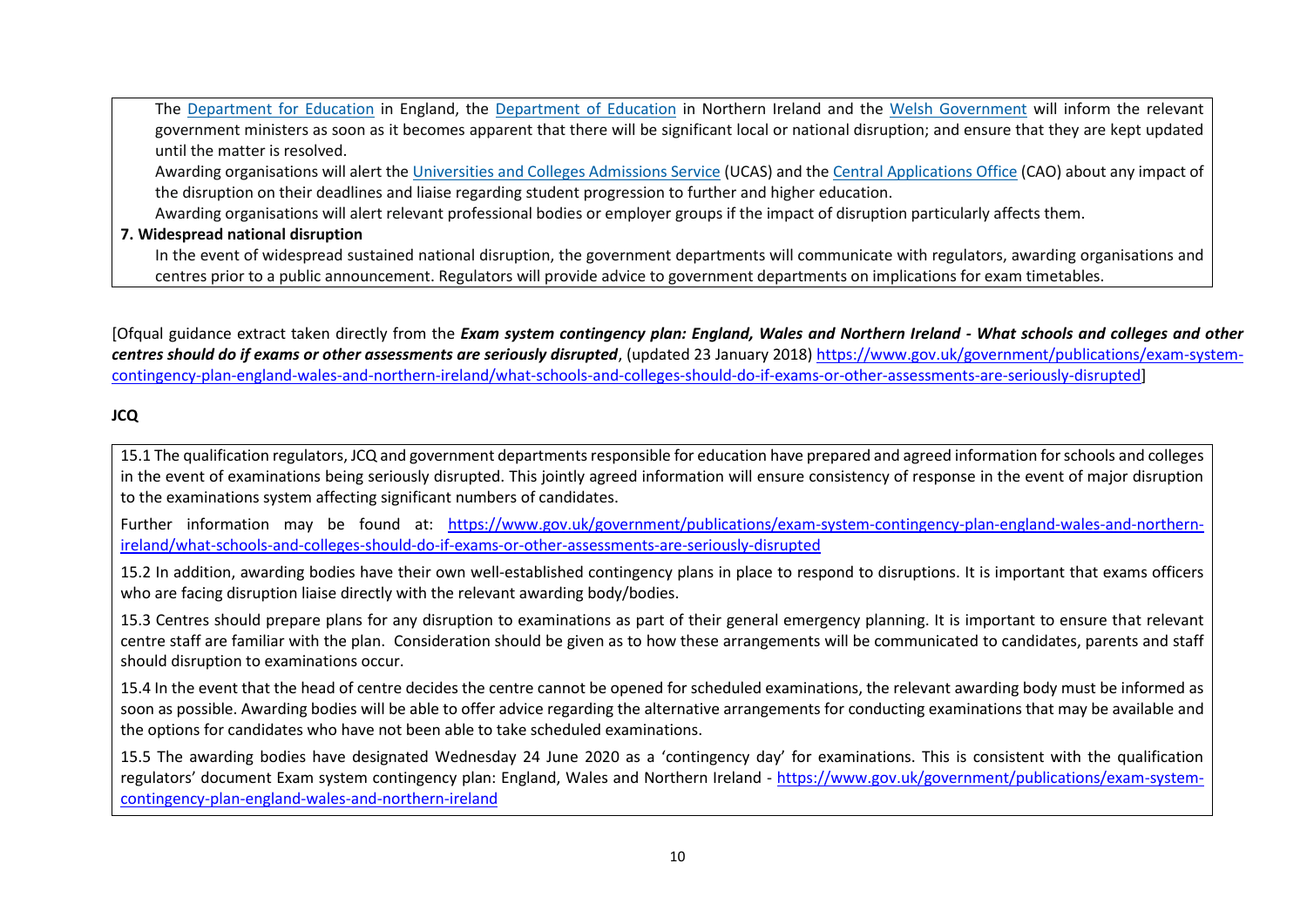The designation of a 'contingency day' within the common examination timetable is in the event of national or local disruption to examinations. It is part of the awarding bodies' standard contingency planning for examinations.

In the highly unlikely event that there is national disruption to a day of examinations in summer 2020, the awarding bodies will liaise with the qualification regulators and the DfE to agree the most appropriate option for managing the impact. As a last resort the affected examinations will be rescheduled. Although every effort would be taken to keep the impact to a minimum, it is possible that there could be more than one timetable date affected following the disruption, up to and including the contingency day on 24 June 2020. Centres will be alerted if it was agreed to reschedule the examinations and the affected candidates will be expected to make themselves available in such circumstances. The decision regarding the re-scheduling of examinations will always rest with the awarding body. The centre must conduct the examination on the scheduled date unless instructed to do otherwise by the awarding body.

Where candidates choose not to be available for the rescheduled examination(s) for reasons other than those traditionally covered by special consideration, they will not be eligible for enhanced grading arrangements. Centres must therefore ensure candidates and parents are aware of this contingency arrangement so that they may take it into account when making their plans for the summer. However, the awarding bodies will not insist upon candidates being available throughout the entire timetable period as a matter of course.

[JCQ guidance taken directly from JCQ *Instructions for Conducting Examinations 2019-2020* [http://www.jcq.org.uk/exams-office/ice---instructions-for-conducting](http://www.jcq.org.uk/exams-office/ice---instructions-for-conducting-examinations)[examinations,](http://www.jcq.org.uk/exams-office/ice---instructions-for-conducting-examinations) section 15, **Contingency planning**]

*JCQ Joint Contingency Plan* <http://www.jcq.org.uk/exams-office/other-documents>

*General Regulations for Approved Centres* <http://www.jcq.org.uk/exams-office/general-regulations>

Guidance notes on *alternative site* arrangement[s http://www.jcq.org.uk/exams-office/online-forms](http://www.jcq.org.uk/exams-office/online-forms)

*Guidance notes concerning transferred candidates* <http://www.jcq.org.uk/exams-office/online-forms>

*Instructions for Conducting Examinations* <http://www.jcq.org.uk/exams-office/ice---instructions-for-conducting-examinations>

*A guide to the special consideration process* <http://www.jcq.org.uk/exams-office/access-arrangements-and-special-consideration/regulations-and-guidance>

#### **GOV.UK**

*Emergency planning and response: Severe weather; Exam disruption* [https://www.gov.uk/guidance/emergencies-and-severe-weather-schools-and-early-years](https://www.gov.uk/guidance/emergencies-and-severe-weather-schools-and-early-years-settings)[settings](https://www.gov.uk/guidance/emergencies-and-severe-weather-schools-and-early-years-settings)

*Teaching time lost due to severe weather conditions* <https://www.gov.uk/government/publications/teaching-time-lost-due-to-severe-weather-conditions>

Dispatch of exam scripts quide: Ensuring the service runs smoothly; Contingency planning [https://www.gov.uk/government/publications/dispatch-of-exam-scripts](https://www.gov.uk/government/publications/dispatch-of-exam-scripts-yellow-label-service)[yellow-label-service](https://www.gov.uk/government/publications/dispatch-of-exam-scripts-yellow-label-service)